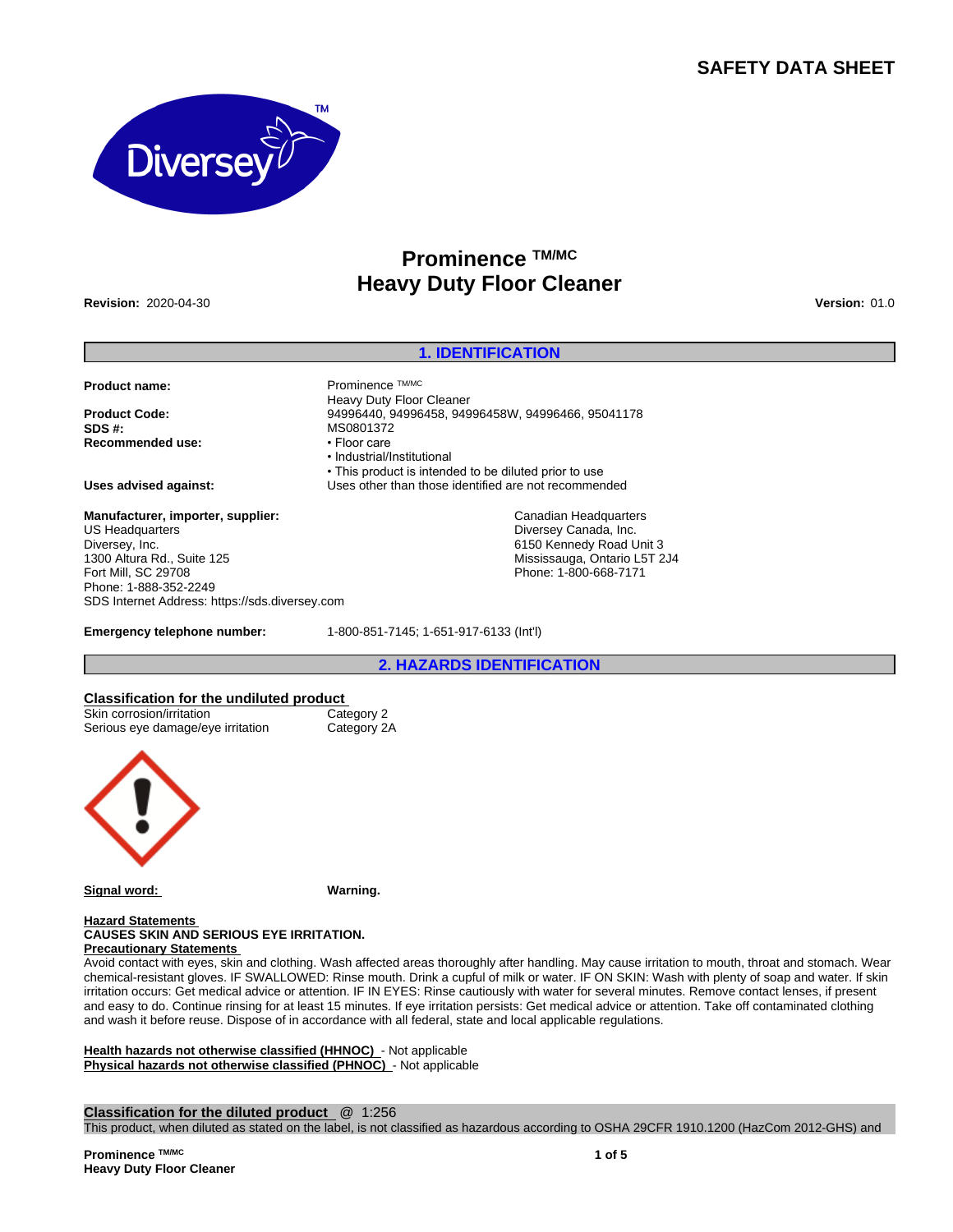Canadian Hazardous Products Regulations (HPR) (WHMIS 2015-GHS).

**Hazard and Precautionary Statements**  None required.

# **3. COMPOSITION/INFORMATION ON INGREDIENTS**

# **Classified Ingredients**

| Ingredient(s)                                  | CAS#                    | Weight %<br>7٥ |
|------------------------------------------------|-------------------------|----------------|
| Ethoxylated secondary alcohol                  | $.33 - 50 - 6$<br>84132 | 30%<br>. U -   |
| $\sim$<br>C9<br>Alcohol.<br>ethoxvlated<br>ושי | 68439-46-3              | 30%<br>.u -    |

\*Exact percentages are being withheld as trade secret information

### **4. FIRST AID MEASURES**

### **Undiluted Product:**

**Eyes:** IF IN EYES: Rinse cautiously with water for several minutes. Remove contact lenses, if present and easy to do. Continue rinsing for at least 15 minutes. If eye irritation persists: Get medical advice/attention.

**Skin:** IF ON SKIN: Wash with plenty of soap and water. If skin irritation occurs: Get medical advice/attention.

**Inhalation:** No specific first aid measures are required.

**Ingestion:** IF SWALLOWED: Rinse mouth. Drink a cupful of milk or water.

**Most Important Symptoms/Effects:** No information available. **Immediate medical attention and special treatment needed** Not applicable.

# **Diluted Product:**

**Eyes:** Rinse with plenty of water. **Skin:** No specific first aid measures are required **Inhalation:** No specific first aid measures are required **Ingestion:** IF SWALLOWED: Call a Poison Center (1-800-851-7145) or doctor/physician if you feel unwell.

### **5. FIRE-FIGHTING MEASURES**

**Specific methods:** No special methods required **Specific hazards:** 

**Suitable extinguishing media:** The product is not flammable. Extinguish fire using agent suitable for surrounding fire.

**Special protective equipment for firefighters:** As in any fire, wear self-contained breathing apparatus pressure-demand, MSHA/NIOSH (approved or equivalent) and full protective gear.

**Extinguishing media which must not be used for safety reasons:** No information available.

**6. ACCIDENTAL RELEASE MEASURES**

**Environmental precautions and clean-up methods:**

**Personal precautions:** Put on appropriate personal protective equipment (see Section 8.). Clean-up methods - large spillage. Absorb spill with inert material (e.g. dry sand or earth), then place in a chemical waste container. Use a water rinse for final clean-up.

# **7. HANDLING AND STORAGE**

**Handling:** Avoid contact with eyes. FOR COMMERCIAL AND INDUSTRIAL USE ONLY. **Storage:** Keep tightly closed in a dry, cool and well-ventilated place. **Aerosol Level (if applicable) :** Not applicable.

# **8. EXPOSURE CONTROLS / PERSONAL PROTECTION**

**Exposure Guidelines:** This product, as supplied, does not contain any hazardous materials with occupational exposure limits established by the region specific regulatory bodies.

**Undiluted Product:**

**Prominence TM/MC Heavy Duty Floor Cleaner**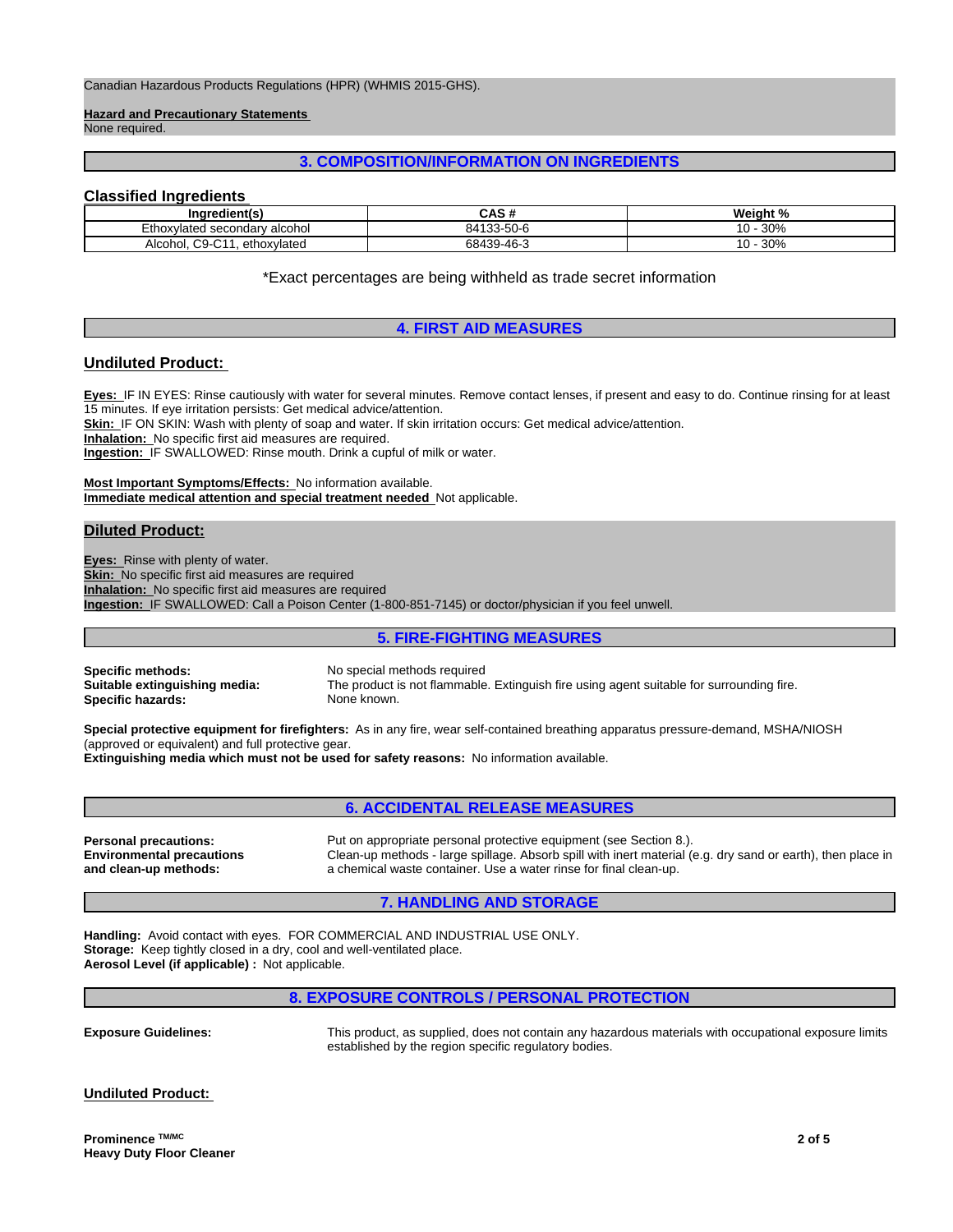#### **Engineering measures to reduce exposure:**

Good general ventilation should be sufficient to control airborne levels.

#### **Personal Protective Equipment**

It is the responsibility of the employer to determine the potential risk of exposure to hazardous chemicals for employees in the workplace in order to determine the necessity, selection, and use of personal protective equipment.

| Eye protection:                | No personal protective equipment required under normal use conditions. |
|--------------------------------|------------------------------------------------------------------------|
| Hand protection:               | Chemical-resistant gloves.                                             |
| Skin and body protection:      | No personal protective equipment required under normal use conditions. |
| <b>Respiratory protection:</b> | No personal protective equipment required under normal use conditions. |
| Hygiene measures:              | Handle in accordance with good industrial hygiene and safety practice. |

#### **Diluted Product:**

**Engineering measures to reduce exposure:**

Good general ventilation should be sufficient to control airborne levels.

#### **Personal Protective Equipment**

**Eye protection:** No personal protective equipment required under normal use conditions. **Hand protection:** No personal protective equipment required under normal use conditions. **Skin and body protection:** No personal protective equipment required under normal use conditions. **Respiratory protection:** No personal protective equipment required under normal use conditions. **Hygiene measures:** Handle in accordance with good industrial hygiene and safety practice.

# **9. PHYSICAL AND CHEMICAL PROPERTIES**

**Explosion limits: - upper:** Not determined **- lower:** Not determined **Physical State:** Liquid **Color:** Clear Yellow **Evaporation Rate:** No information available **Odor:** Citrus Slightly perfumed **Odor threshold:** No information available. **Boiling point/range: Not determined Melting point/range: Defaul**<br> **Melting point/range:** Not determined **Boiling point in the Decomposition temperature:** Defaul **Autoignition temperature:** No information available **Solubility: Completely Solubile**<br> **Solubility in other solvents:** No information available **Relative Density (relative to water):** 1.0177 **Solubility in other solvents: No information available Density: 1.0177 Kg/L Density:** 1.0177 Kg/L **Vapor density:** No information available **Flash point (°F):** > 200 °F > 93 °C **Partition coefficient (n-octanol/water):** No information available **Viscosity:** 90 °C **Viscosity:** 90 **Viscosity:** 90 **Viscosity:** 90 **VOC:** 0 % <sup>★</sup><br> **VOC:** 0 % <sup>\*</sup> **PH:** ≈ 8.4 **VOC:** 0 % \* **pH:** ≈8.4 **Flammability (Solid or Gas):** Not applicable **Corrosion to metals:** Not corrosive to metals **Sustained combustion:** Not applicable

**Decomposition temperature:** Default (°F)<br>**Solubility:** Completely Soluble **Vapor pressure:** No information available.

#### **Dilution pH:** ≈ 6.85 **Dilution Flash Point (°F):** > 200 °F > 93.4 °C **VOC % by wt. at use dilution:** 0.0001 %

\* - Title 17, California Code of Regulations, Division 3, Chapter 1, Subchapter 8.5, Article 2, Consumer Products, Sections 94508

## **10. STABILITY AND REACTIVITY**

**Reactivity:** Not Applicable Stability: Not Applicable Stability: **Hazardous decomposition products:**<br>Materials to avoid: **Conditions to avoid:** None known.

The product is stable<br>None reasonably foreseeable. Do not mix with any other product or chemical unless specified in the use directions.

**11. TOXICOLOGICAL INFORMATION**

**Information on likely routes of exposure:** Skin contact, Inhalation, Eye contact

#### **Delayed, immediate, or chronic effects and symptoms from short and long-term exposure**

**Skin contact:** Causes skin irritation. Symptoms may include pain (which may be delayed), redness, and/or discomfort. **Eye contact:** Causes serious eye irritation. Symptoms may include pain, redness, and watering.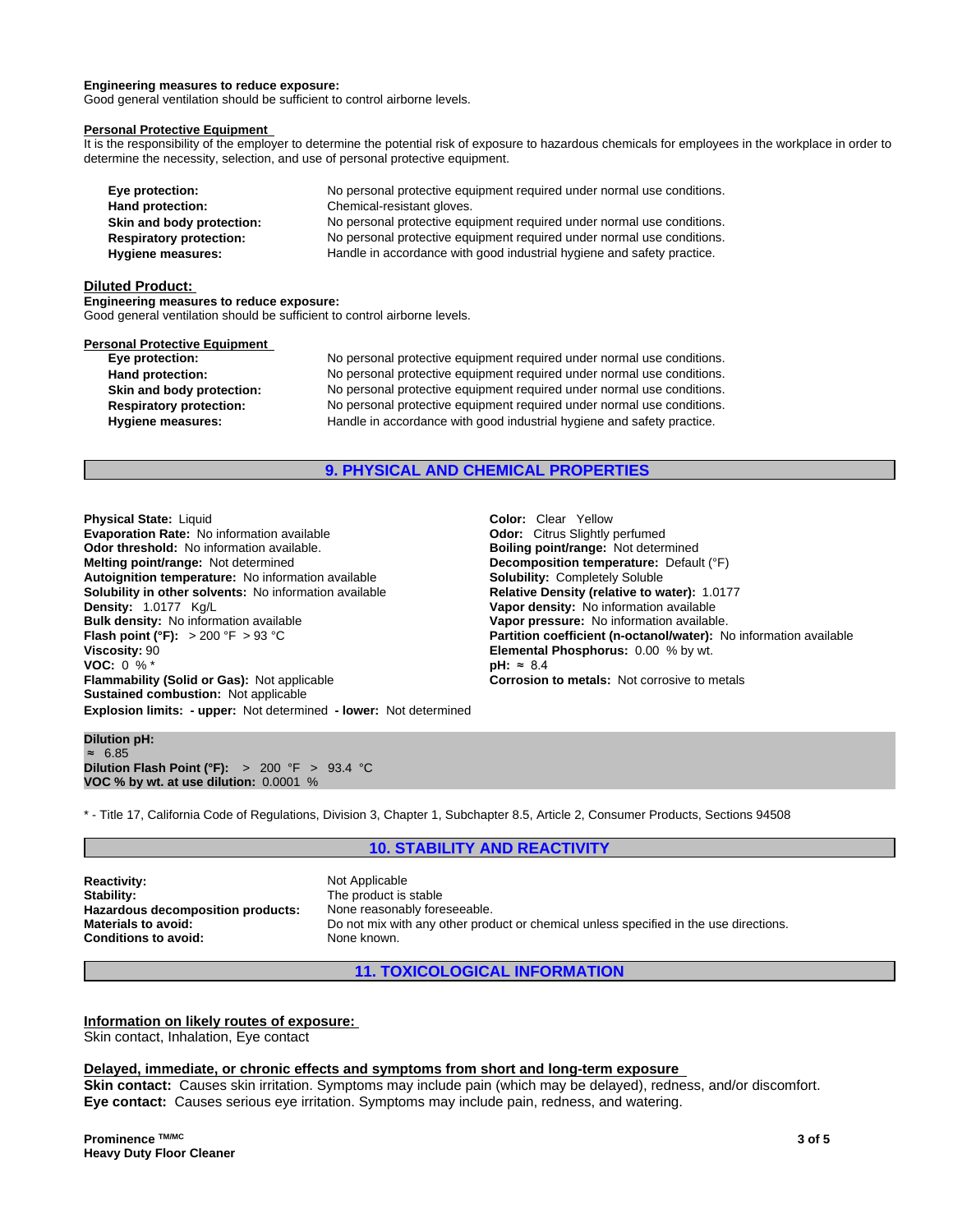**Ingestion:** Symptoms may include stomach pain and nausea. May be irritating to mouth, throat and stomach. **Inhalation:** Symptoms may include coughing and difficulty breathing. May be irritating to nose, throat, and respiratory tract. **Sensitization:** No known effects. **Target Organs (SE):** None known **Target Organs (RE):** None known

**Numerical measures of toxicity ATE - Oral (mg/kg):** >5000 **ATE - Inhalatory, mists (mg/l):** 11

# **12. ECOLOGICAL INFORMATION**

**Ecotoxicity:** No information available.

**Persistence and Degradability:** No information available.

**Bioaccumulation:** No information available.

# **13. DISPOSAL CONSIDERATIONS**

**Waste from residues / unused products (undiluted product):** This product, as sold, if discarded or disposed, is not a hazardous waste according to Federal regulations (40 CFR 261.4 (b)(4)). Under RCRA, it is the responsibility of the user of the product to determine, at the time of disposal, whether the waste solution meets RCRA criteria for hazardous waste. Dispose in compliance with all Federal, state, provincial, and local laws and regulations.

**Waste from residues / unused products (diluted product):** This product, when diluted as stated on this SDS, is not a hazardous waste according to Federal regulations (40 CFR 261.4 (b)(4)). Under RCRA, it is the responsibility of the user of the product to determine, at the time of disposal, whether the waste solution meets RCRA criteria for hazardous waste. Dispose in compliance with all Federal, state, provincial, and local laws and regulations.

**RCRA Hazard Class (undiluted product):** Not Regulated **RCRA Hazard Class (diluted product): Not Regulated Contaminated Packaging:** Do not re-use empty containers.

#### **14. TRANSPORT INFORMATION**

**DOT/TDG/IMDG:** The information provided below is the full transportation classification for this product. This description does not account for the package size(s) of this product, that may fall under a quantity exception, according to the applicable transportation regulations. When shipping dangerous goods, please consult with your internal, certified hazardous materials specialist to determine if any exceptions can be applied to your shipment.

# **DOT (Ground) Bill of Lading Description:** NOT REGULATED

#### **IMDG (Ocean) Bill of Lading Description:** NOT REGULATED

### **15. REGULATORY INFORMATION**

# **International Inventories at CAS# Level**

All components of this product are listed on the following inventories: U.S.A. (TSCA), Canada (DSL).

#### **RIGHT TO KNOW (RTK)**

| Ingredient(s)                         | CAS#        | <b>MARTK:</b> | <b>NJRTK:</b> | <b>PARTK:</b> | <b>RIRTK:</b> |
|---------------------------------------|-------------|---------------|---------------|---------------|---------------|
| Water                                 | 7732-18-5   |               |               |               |               |
| Ethoxylated secondary alcohol         | 84133-50-6  |               |               |               |               |
| Alcohol. C9-C11. ethoxylated          | 68439-46-3  |               |               |               |               |
| methyl glycine diacetic acid 3Na-salt | 164462-16-2 |               |               |               |               |
| Fatty acids, C8-18 and C18            | 67701-05-7  |               |               |               |               |